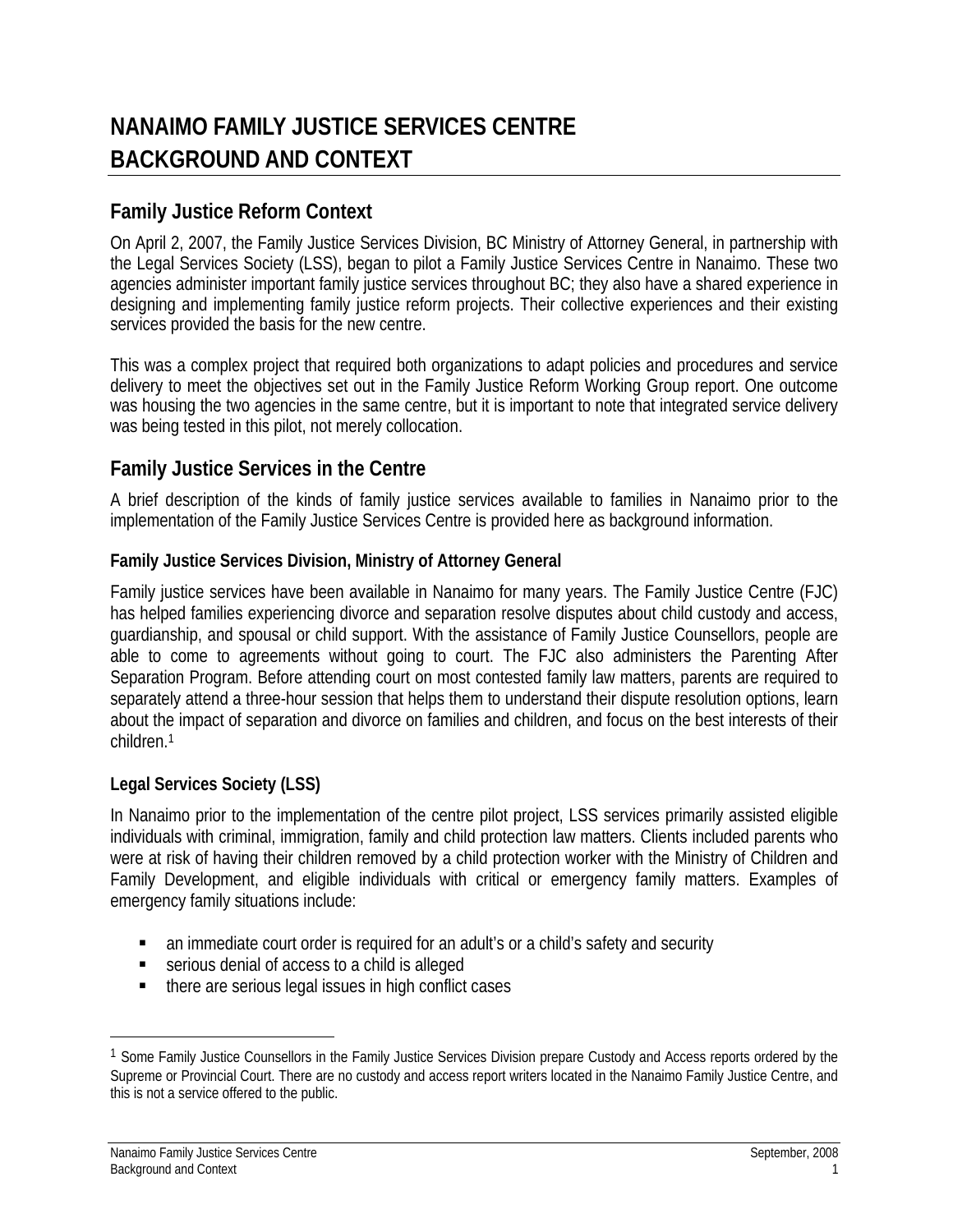The table below shows the services offered by MAG and LSS to families undergoing separation and divorce prior to and post implementation of the Family Justice Services Centre Pilot Project.

### **Services Existing Prior to Implementation**

| <b>Family Justice Services Division, MAG</b>                                                                                                                                                                                                                                                                                          | <b>Legal Services Society</b>                                                                                                                                                                                                                                                                                                         |
|---------------------------------------------------------------------------------------------------------------------------------------------------------------------------------------------------------------------------------------------------------------------------------------------------------------------------------------|---------------------------------------------------------------------------------------------------------------------------------------------------------------------------------------------------------------------------------------------------------------------------------------------------------------------------------------|
| Assessment to determine what services are<br>appropriate for the client with priority given to<br>clients with modest incomes<br><b>Brief Service</b><br><b>Brief Counselling</b><br>Dispute Resolution, primarily mediation,<br>further to screening to assess if the case is<br>appropriate<br>• Parenting After Separation Program | Intake to determine if the client is eligible<br>for service<br>Representation in court for some criminal,<br>family and child protection matters<br>legal advice through<br>Limited<br>Duty<br>Counsel at Provincial and/or Supreme<br>Court to assist eligible unrepresented<br>clients with criminal or family<br>legal<br>matters |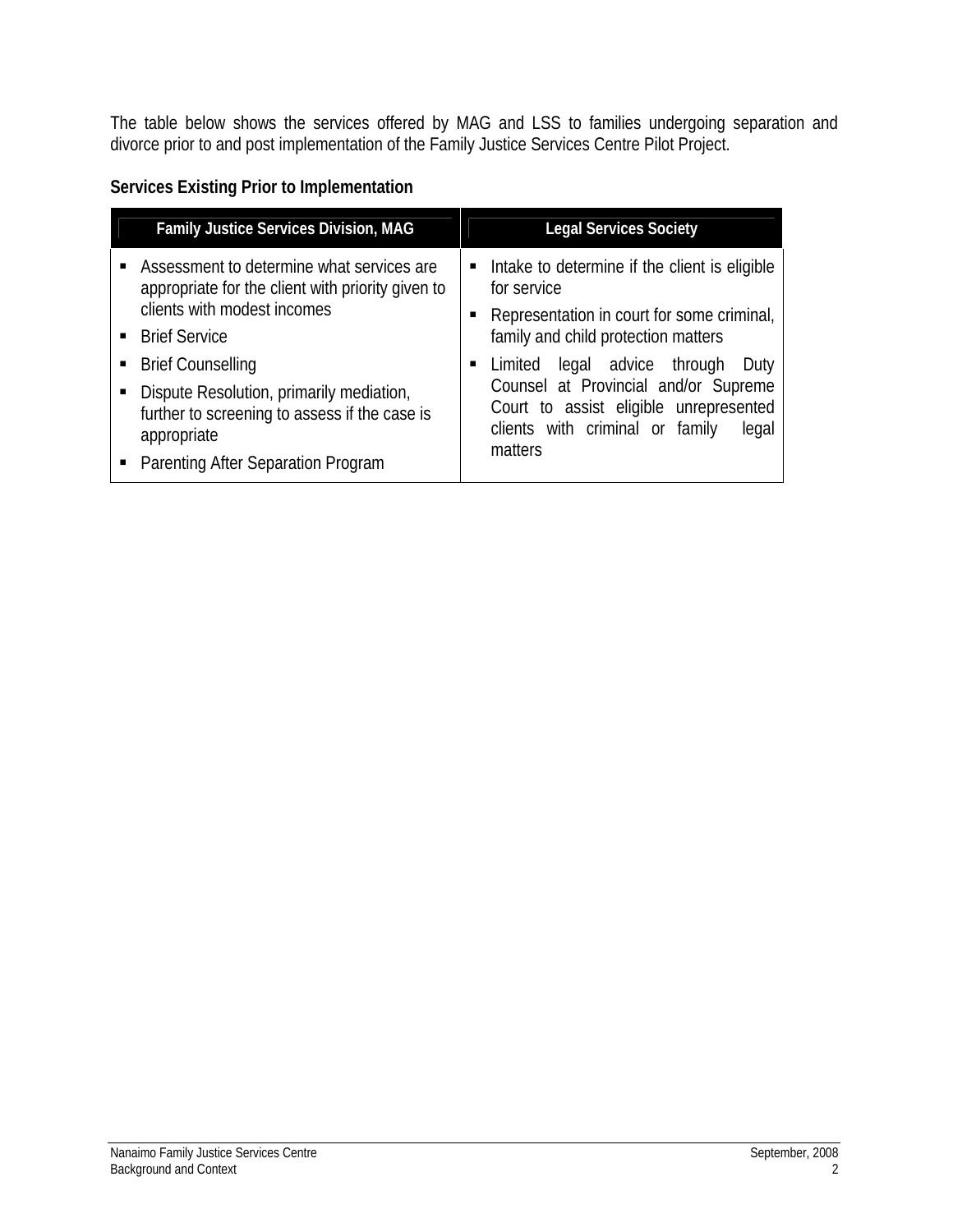#### **Services Added Post Implementation**

In addition, Nanaimo was designated as a Family Justice Registry pursuant to Rule 5 of the Provincial Court (Family) Rules, commencing April 2007. As a consequence, parties to most *Family Relations Act* cases are required to meet with a Family Justice Counsellor before proceeding to court on a contested family law matter. The purpose of the meeting is to help the parties to clarify their issues, and to ensure they know about dispute resolution options and services that are appropriate for their case.

## **Planning for Implementation**

The Justice Services Branch, MAG, began planning for the implementation of the FJRWG recommendations with regard to a Family Justice Information Hub in September 2005. A broad range of issues were examined such as: what would government's role be in a hub; what would be the target population of the hub; what kind of partnerships would be required to bring the right mix of services together consistent with the vision in the FJRWG report; how would information be shared; what would the assessment function look like and should an assessment tool be used.

 $\overline{a}$ 2 Family violence, mental health and substance abuse issues, debt or financial issues, and child protection issues.

<sup>3</sup> When implemented, one LSS staff person supported the Resource Room, but had two functions: 1) to assist clients in the Resource Room, and 2) carry out LSS intake. Later, a second person was added to support the Resource Room full time. LSS hired a staff person in its Legal Information Outreach Worker series for this task.